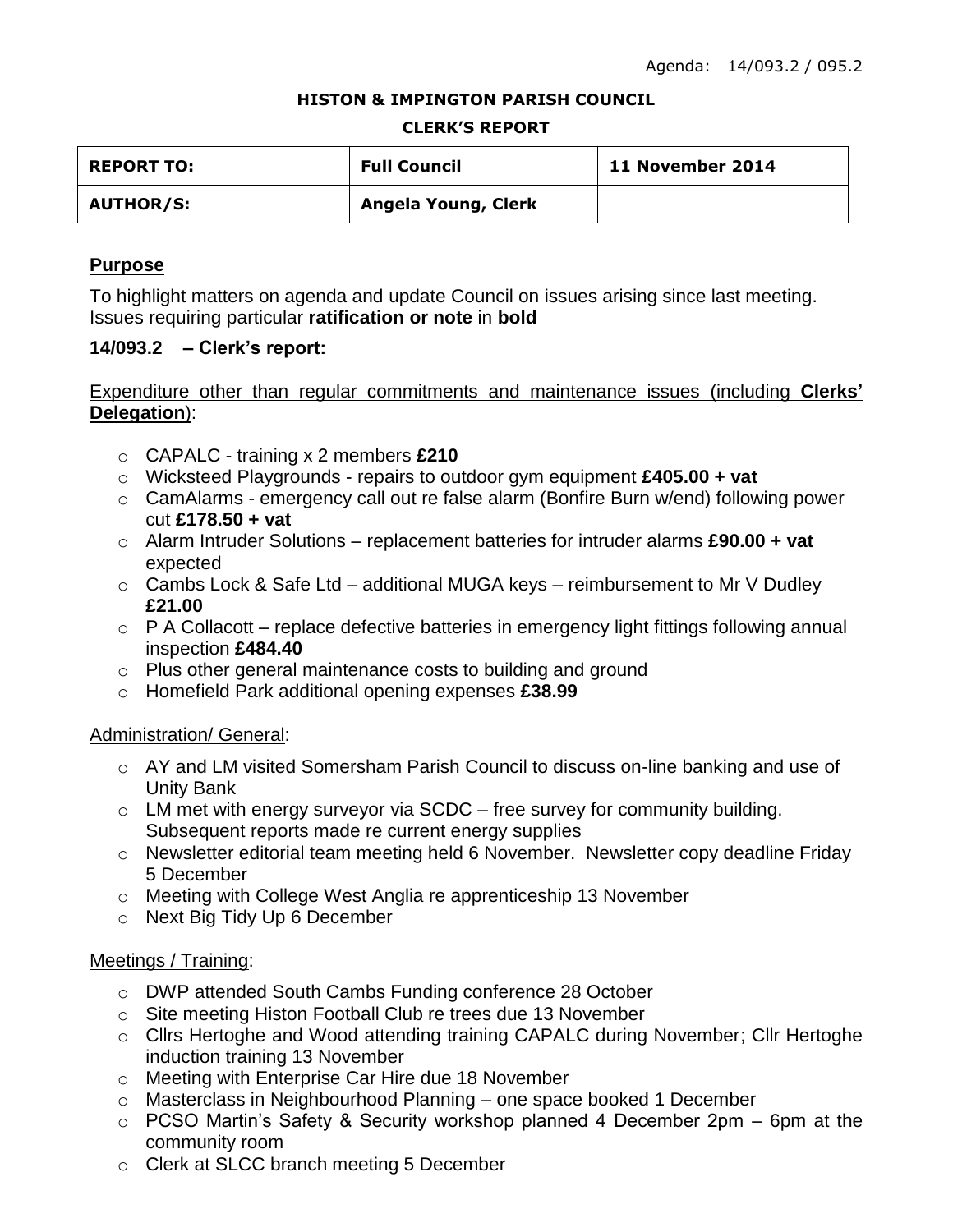- o Mobile Police Surgery at Tesco 21 November p.m.
- o Mobile Police Surgery at The Green 9 December a.m.

### Staff matters and holiday/TOIL dates:

- o AY now routinely takes Wednesday as day off. LM continues to take Fridays. Both are subject to change if diary/workload dictates
- o Appraisals commenced for office staff. Ground staff to follow
- o LM annual leave w/c 1 December
- o Council Christmas dinner booked 9 December. All welcome
- $\circ$  Office closed 24 December 2 January inclusive
- o **Please let Clerk know your holiday dates** as this aids arrangements in the Council diary.

Author: Angela Young November 2014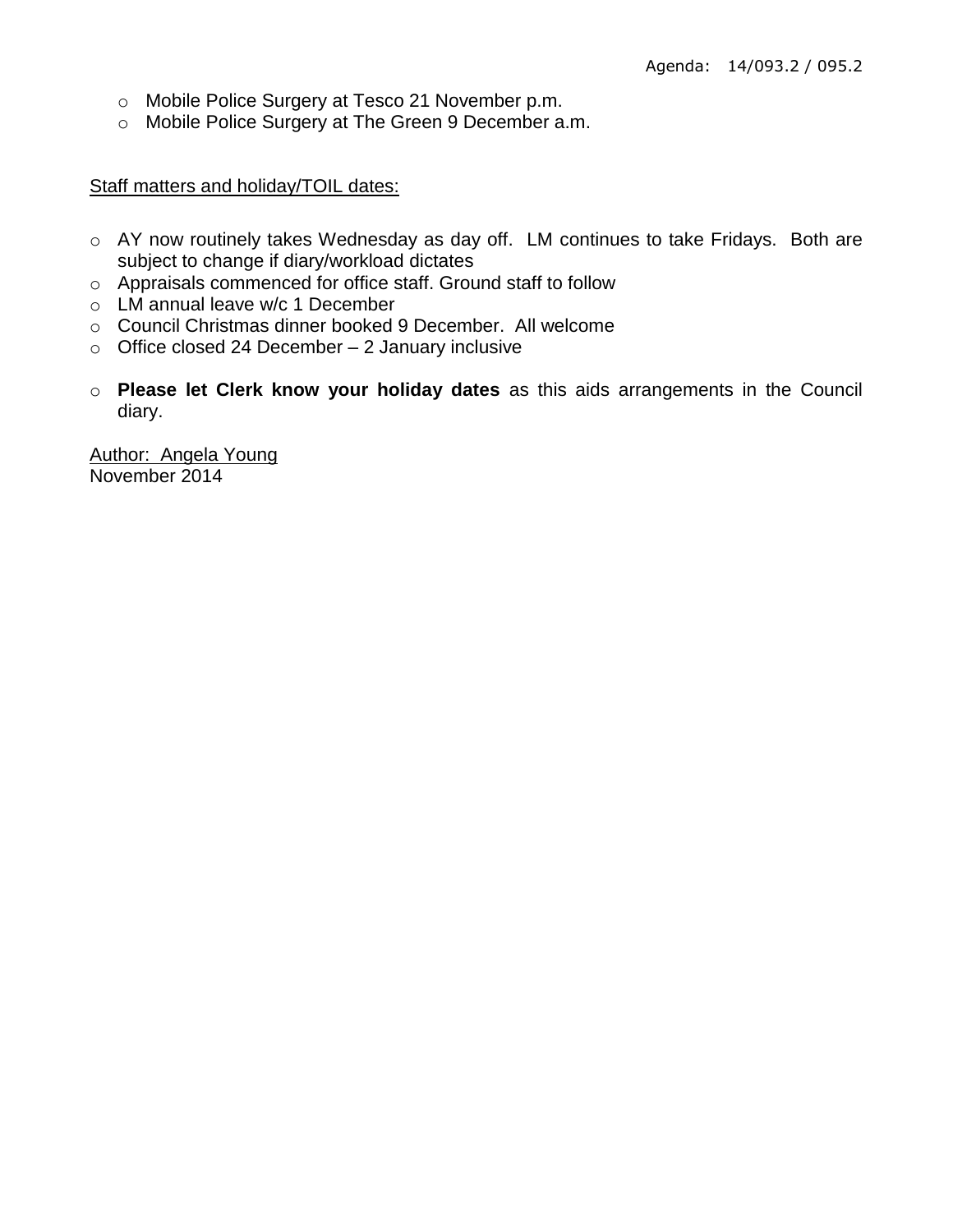#### **HISTON & IMPINGTON PARISH COUNCIL**

#### **FINANCE REPORT**

| <b>REPORT TO:</b> | <b>Full Council</b>                   | <b>November 2014</b> |
|-------------------|---------------------------------------|----------------------|
| <b>AUTHOR/S:</b>  | Lynda Marsh, Office<br><b>Manager</b> |                      |

# **Purpose**

To list accounts paid by delegated approval, and payment of outstanding accounts.

o Accounts paid by delegated approval – to note only 095.2

|         | M7 Administration - wages, NI and Pension £9,756.96                                     | £9,756.96 |
|---------|-----------------------------------------------------------------------------------------|-----------|
|         | M7 Rec Groundsman expenses £25.53                                                       | £25.53    |
|         | Barclaycard (DDR) Youth Club resources, office equip, stamps £142.97                    |           |
|         | $+$ vat £16.94                                                                          | £159.91   |
|         | British Gas (DDR) electricity a/c Sept/Oct $£383.53 +$ vat £76.70                       | £460.23   |
|         | Cambridge Water (DDR) Recreation Ground £302.14                                         | £302.14   |
|         | Cambridge Water (DDR) Homefield Park £14.74                                             | £14.74    |
|         | Cambridge Water(DDR) Burial Grd £16.58                                                  | £16.58    |
|         | <b>PWLB</b> 12 New Road, pmt 9 of 20 £1,291.45                                          | £1,291.45 |
|         | <b>PWLB</b> Office, pmt 18 of 50 £1,525.42                                              | £1,525.42 |
|         |                                                                                         |           |
|         |                                                                                         |           |
| $\circ$ | Accounts for approval, 095.2:                                                           |           |
|         | A Cramp Youth - resource expenses £15.26                                                | £15.26    |
|         | <b>ESPO</b> Youth – resources, filing cabinet £118.40 + vat £23.68                      | £142.08   |
|         | Cambs CC street light energy charge (Impington) £452.30                                 | £452.30   |
|         | Cambs CC street light energy charge (Histon) £1,091.54                                  | £1,091.54 |
|         | R Hovells office cleaning £30.00                                                        | £30.00    |
|         | <b>E-On</b> Feeder pillar (DDR cancelled as contract moving to B/Gas) £8.64 + vat £0.43 |           |
|         |                                                                                         | £9.07     |
|         | Copy IT Solutions copier reading $£41.99 +$ vat £8.39                                   | £50.38    |
|         | Buchans Landscapes grasscutting (October) £1,070.67 + vat £214.13                       | £1,284.80 |
|         | Petty Cash £25.14                                                                       | £25.14    |
|         | Nimbus Lightening Protection annual inspection £180.00 + vat £36.00                     | £216.00   |
|         | Rigby Taylor soil $£165.00 + \text{vat } £33.00$                                        | £198.00   |
|         | London Fuel Ltd unleaded fuel (Rec & B/Grd) £24.05 + vat £4.81                          | £28.86    |
|         | CamAlarms Ltd emergency call out £178.50 + vat £35.70                                   | £214.20   |
|         | Fiberweb Geosynthetyics grass protector $£512.50 +$ vat £102.50                         | £615.00   |
|         | (contribution from Friends will apply)                                                  |           |
|         | V Dudley (Cambs Lock & Safe Ltd0 additional MUGA keys £21.00                            | £21.00    |
|         | M&M Heating (Cambs) Ltd replace ball values in public toilets £60.00 + vat £12.00       |           |
|         |                                                                                         | £72.00    |
|         | N Unwin grass contractor - 61 cuts at rec £2,745.00                                     | £2,745.00 |
|         | CIIr P Nudds expenses re H/Park gates - opening event £38.99                            | £38.99    |
|         |                                                                                         |           |

**H&I Royal British Legion** wreath purchase and donation (Sec137) **£100.00** £100.00